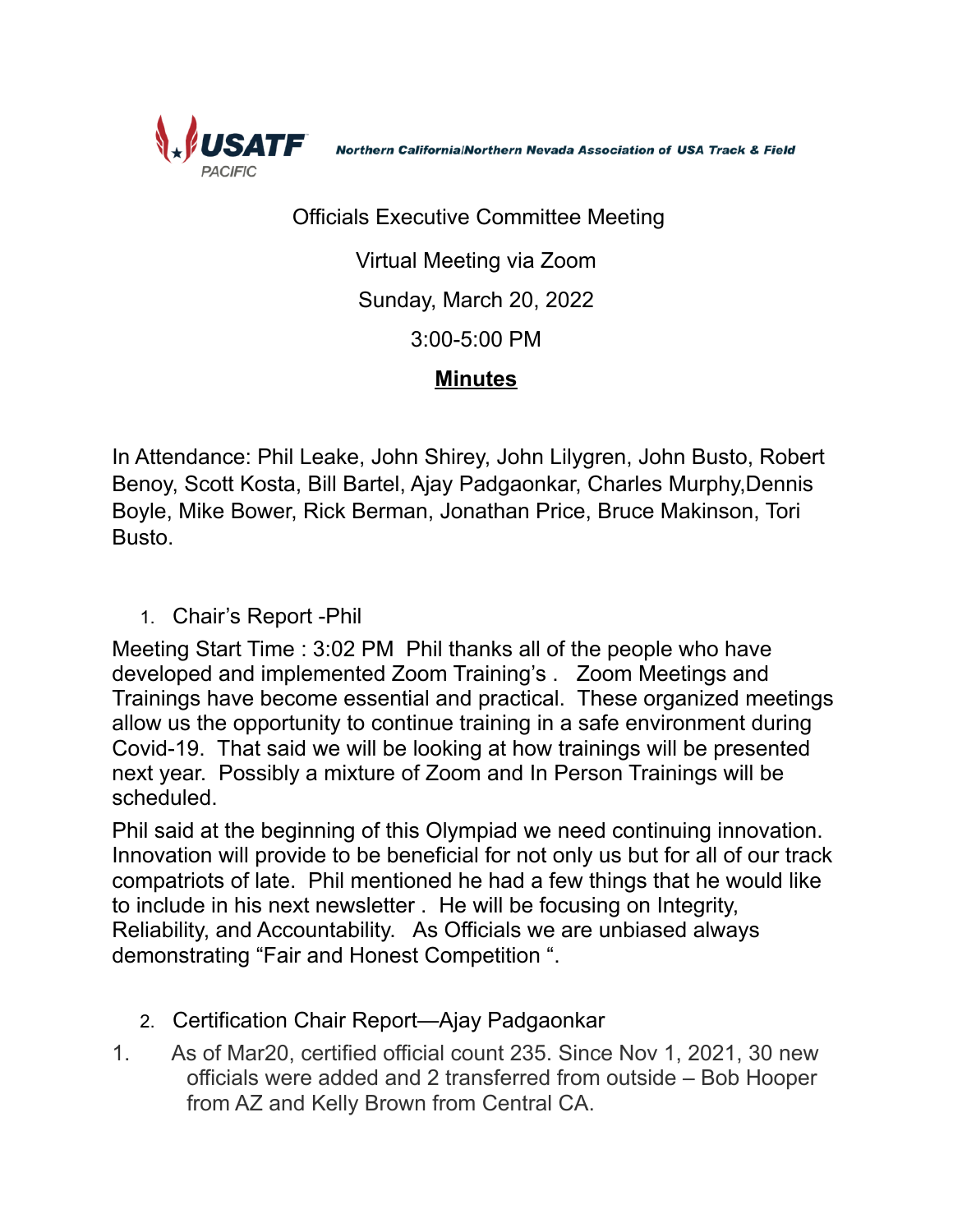- 2. All but 3 badges for those newly certified or recertified have been sent out. Some officials reporting misplaced badges so had to ask national office to reprint them. National office has been quite slow in all responses since Luke Fimrite left.
- 3. Not much new or recert action since the beginning of February. Have received a few upgrade requests. Two clinics were held in the attempt to inform officials about the upgrade process and answer their questions. Attendance was poor 14 in the first and 10 in the second.
- 4. Continue to send reminders for officials to stay 3 way compliant. There were some issues with USATF membership renewals due to at the end of the year but all are now resolved. NCSI is once every other year so very few issues with that also. Majority of the continued issues are due to Safesport – some related to the login or the process of the training and a few related to the Safesport training itself – internet connection or safesport website issues or safesport certificate update to the USATF connect profile
	- 3. Training Chair Report—(Bill)

From Bill's point of view it has been an ambitious season of Training, Trainings started last October 2021 with a couple of introduction classes. Forwarding from then the clinics were well attended. There are a fair amount of Officials on the training list that are waiting to start classes for various reasons.

We did train 24 people on EDR measurements. We are getting request from colleges and HS needs trainings for Finish lynx. Talked about a rail measurement system

Focus on more modern equipment training projected Officials needed for EDM and EDR (10)

- a) Update Recertification and Spring Training Clinic Zoom and Live Meetings
- b) Approximately 600 participants attended the Oregon Zoom **Meetings**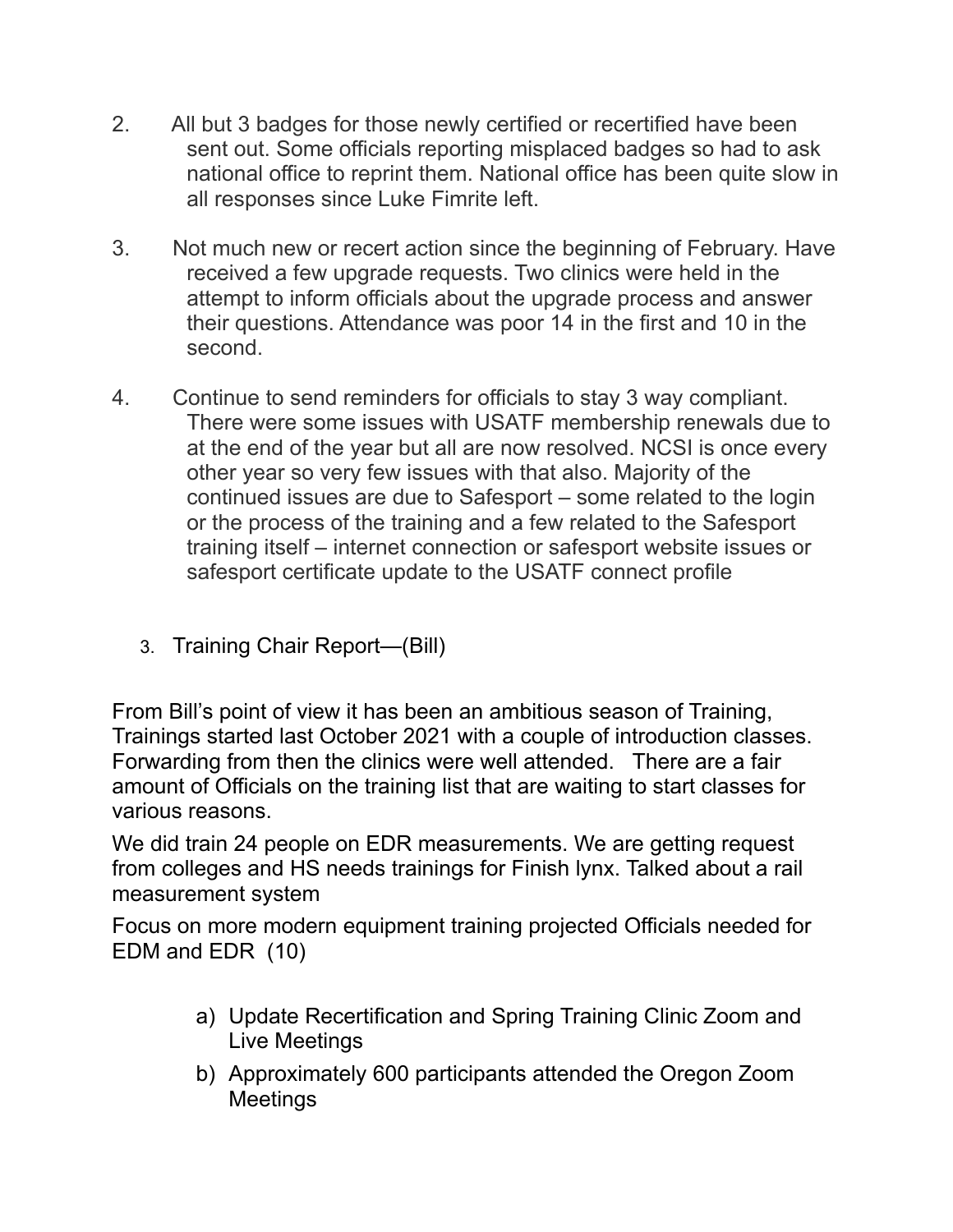- 4. Mentoring Chair Report- Dennis Boyle
	- a) Regional Mentoring /Communication System (Dennis)

*Association Communications* among the programs conducted by our Association. Five members of the Pacific Association, Rick Berman, Robert Benoy, Ajay Padgaonkar, Bill Bartel and Dennis Boyle have been conducting meetings in an effort to design a program to enhance intracommunications.

The design which has come forth from our committee meetings has been completed. The personnel within our organization have been identified and are willing to serve. We are now implementing the first stages of the plan in effect. The following have been accomplished:

Please see Dennis Boyle's attached report for details.

5. PA Board of Athletics Reports- (Rob, Charles, Jennifer)

Charles with assistance from Jim, Cynci and John implemented the new features on the PAUSATF Calendar as it has taken on a new look. It is easy to.access pull up an event and check that events specific information. It was a bit time consuming to receive all of the pertinent information. Details to ensure the information added to the calendar. Now that the initial changes have been make. The calendar is easy to access for our participants and ourselves.

6. USATF Pacific Foundation Update—John Shirey

John reported the foundation will be accepting applications for the George Kleeman Grant and other PAUSATF Grants will Open on May 1 , 2022 and Close May 20, 2022. The Grants will be awarded June 1 2022.

The Board of Directors is looking for 2 new members. They will be reorganizing in September.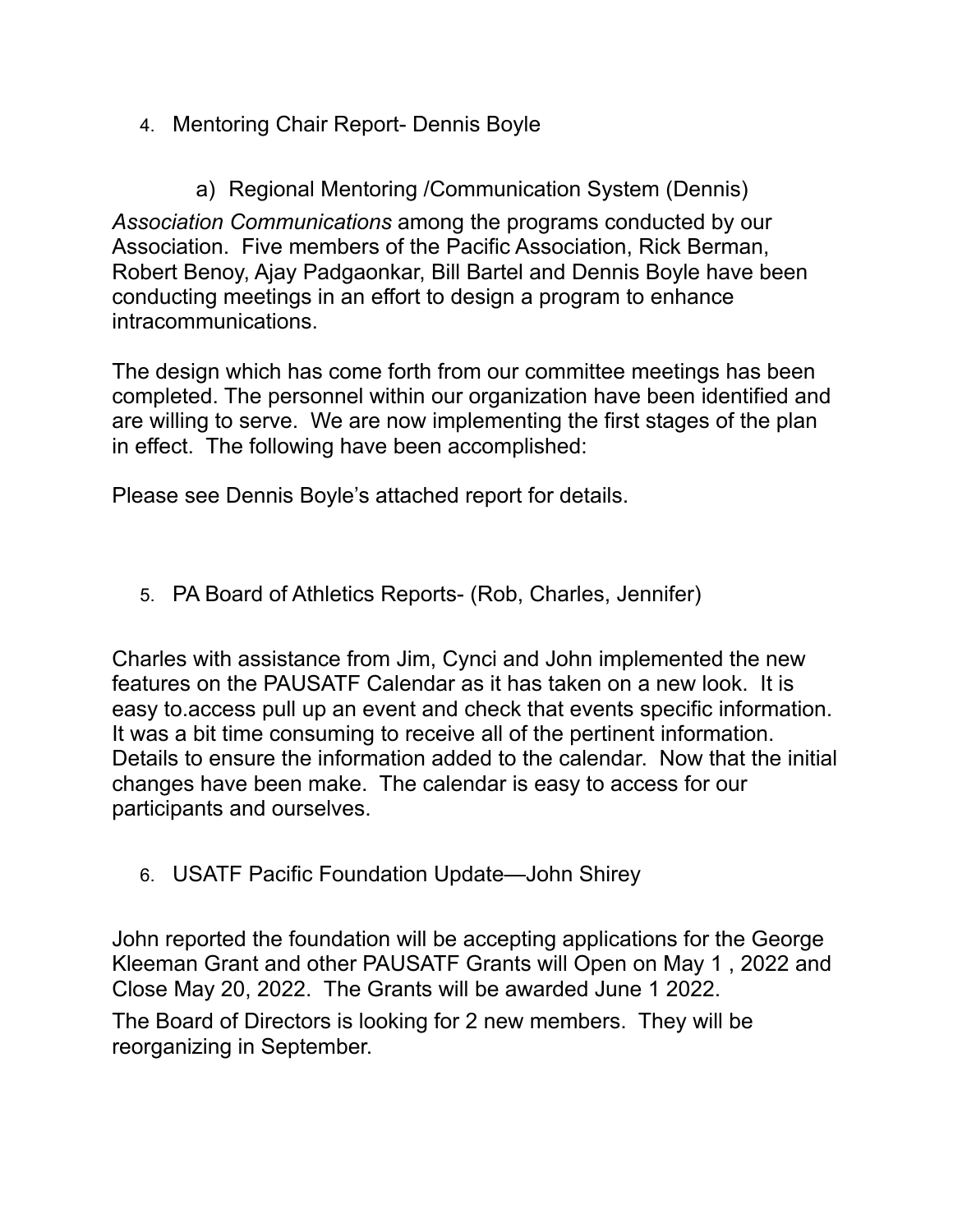LDR Report (Rick). Off to a good Start need report

- 7. RW Report (Jon)
- 8. I have a call went out recently for judges for the upcoming Youth and Open meets that are they're coming up by the particular they're Golden West apparently is now that they are going to be the open Championship for Pacific Association and they'll be a 5000 m race walk hopefully scheduled for that me so that's that's pretty much it for the race war any questions for John

9. Youth Report (Don) Ask Don Harding for his bullet

- 10. Old Business
	- a) Update status of CIF, NCAA, USATF meets for 2022

No new updates just a few updates. The website is current

b) Association Junior Officials Program Chair- (John S)

2 individuals from last year no other updates. Dead issue

- c) PAUSATF Officials Website Revamp and Update (John L)
- d) 2022 Junior Olympics at CSUS (Phil)

Application is on the National Officials website. We are asking all Officials to apply to Sacramento JO's. Let's do it again.

- e) Update USATF Grant Submission/Purchase of EDM Total Station (Jim M.)
- 11. New Business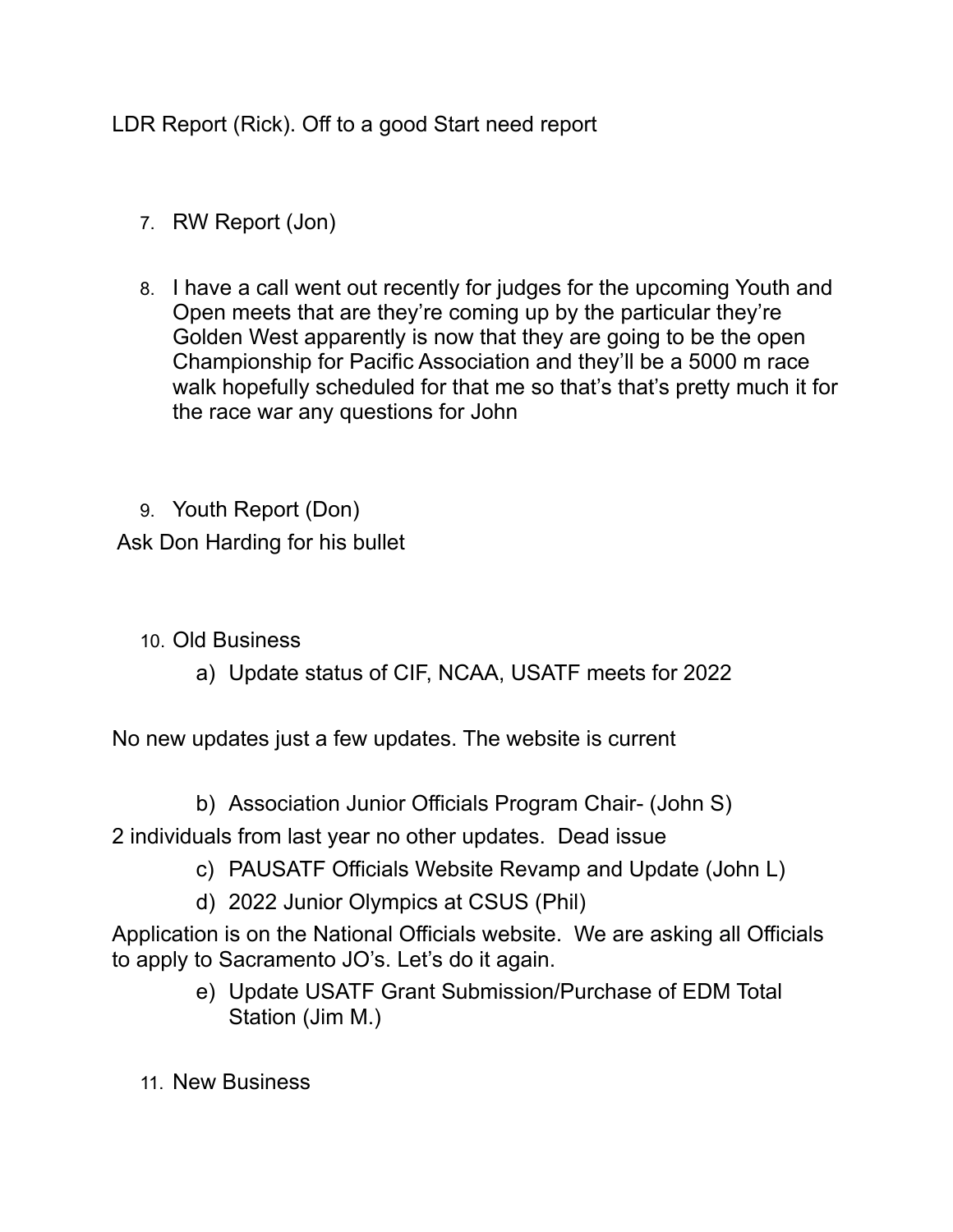a) AB 5 - Independent contractor tax reporting considerations, especially for officials

Implemented in regards to the officials I don't know yet reviewed by our USATF national in particular Ab5 which reports on independent contractor tax reporting considerations and how we report art art or stipends and things to the government that has been reviewed and 8506 formally years ago we did a life scan reporting for the coaches and put your thumb print down and the department of justice check background checks performed and been dropped by the National which went to NCSI safe and the email said no gotten here mandated reporting and it was disgusting central meeting for lunch in the lake the biggest thing was the FBI fingerprint shock currently NCSI safe does not use this was referred to us from john Mansoour at the national office will provide guidance and that's been brought twice to him and they are reviewing it and they should come up with something soon so I just wanted to get that up on your radar screen we may end up having to go back to life scan checks for all officials not just you. Updates coming of the process next season come September

- b) AB 506 Youth Sport protection enhancements return to LiveScan for coaches and officials?
- c) COVID update

According to the state and according to the Department of health for outdoor events at basically pushed it down to the county compliance and county health officers please pay attention to your county and the particular school districts and conferences and universities require rather than update with local health development

- d) Assoc Grant EDM equipment update Manha
- 13. Asking college/HS meet directors we officiate for to mention the World Champs in Eugene (18-25 July) to create awareness. Shrock has asked the nation office to create a PSA we can use.
- 14. Anything Else?

Emergency situation someone from the floor tried CPR until Paramedics arrived. It was an Official that no emergency information on persons if